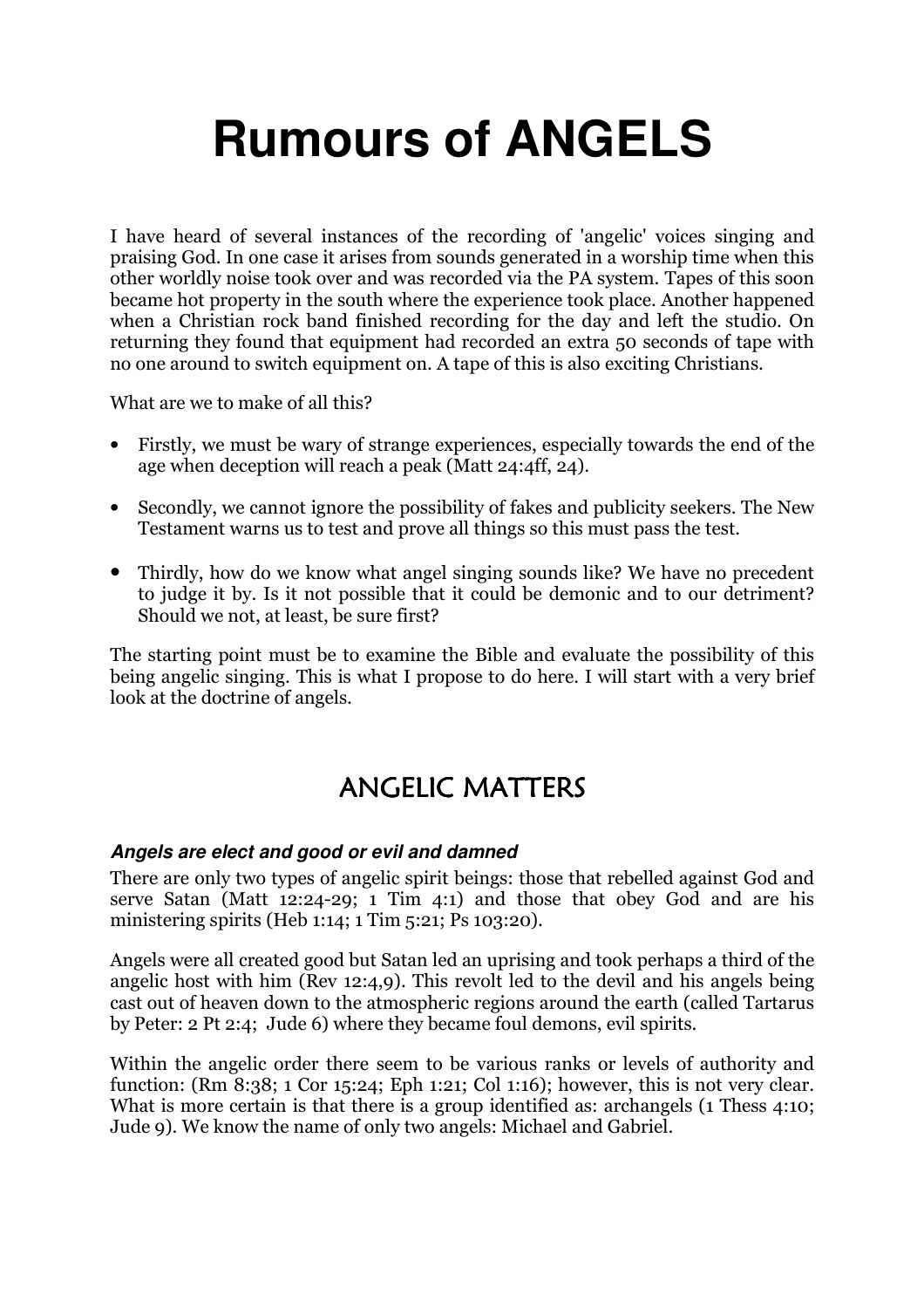#### **Angels are not redeemed**

The interesting point is that angels are not redeemed. Angels that fell with Satan are doomed. There is no repentance for angels; those that God allowed to fall, including Satan, are certain of eternal destruction. Angels, therefore, know nothing of salvation from personal experience. All they understand of the purposes of God in redemption is what they see in us. That is why they long to look at the glory of God in the church (Eph 3:10). They are thrilled to see God's work in man (1 Pt 1:12).

#### **What do angels do?**

- The word angel means, messenger (from angello: to tell or deliver a message). They serve the will of God.
- They are involved in acts of deliverance of God's people (Acts 5:19, 12:7-10) and they act in judgment (Acts 12:23).
- Angels watch over church meetings (1 Cor 11:10; Eph 3:10).
- After Pentecost these appearances are rare since all God's children now have the Holy Spirit indwelling them and do not need angelic ministry. Appearances in Acts were for very special purposes during a transitional period.
- Angels work for the sake of those who are to obtain salvation (Heb 1:14); ie they protect the elect to the point of salvation whereupon the Holy Spirit takes over to ensure training in righteousness.

They usually announce themselves to men and women, they don't hide the fact to God's people. They come in the name of God with warnings, encouragement or direction. They envision and prepare God's people (Acts: 8:26, 10:3-8, 27:23).

## CHERUBIM

There is another type of heavenly being that is often confused with angels. That is the Cherubim (singular = cherub). A full study of the Cherubim is not possible here but some very important features must be mentioned.

- Cherubim sing praise (Rev 5:9).
- They support or flank the throne of God, he is enthroned upon the Cherubim (Ps) 80:1, 99:1; Isa 37:16; 1 Sam 4:4; 2 Sam 6:2; 2 Kg 19:15; 1 Chr 13:6).
- Their images appear in the tabernacle (Ex 26:1,31, 37:7-9 cf Num 7:89; Heb 9:5), and in the temple (1 Kg 6:23-28; 2 Chr 3:10-13).
- They perform God's will (Ezek 10).
- They are associated with God's glory and presence (Heb 9:5, the only mention in the NT).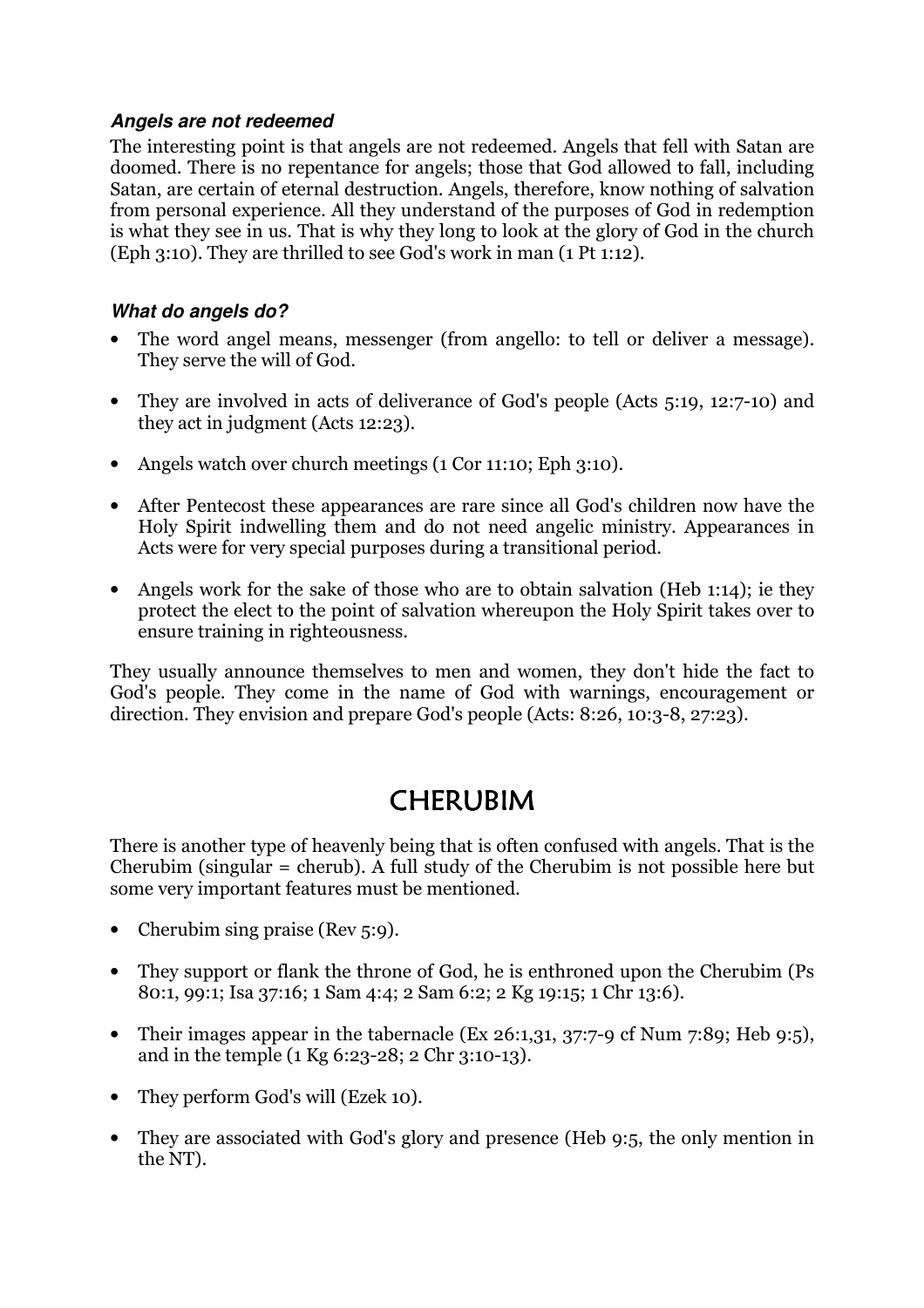• Revelation refers to them as living creatures (Rev 4:6-8) who worship God at his throne.

#### **Main Features**

We can identify the key functions of these beings as: creatures which are closely associated with and supporting God's throne; who worship God and are closely connected with God's glory.

#### **Cherubim are not angels**

What is important for us to note in this study is that the Cherubim are not the same as angels. There is no specific connection mentioned in scripture, in fact they are distinguished from them in Rev 5:8,11, 7:11. Also they are never sent on missions but stay by the throne. So what are they?

#### **Cherubim are representatives of:**

'the future glorified animate creation' 1

These creatures, though in heaven, bear the marks of earthly created life, not spiritual beings. They are also brought very close to God's glory and support his throne rather than being sent on divine errands to earth.

It appears that God created these beings to hold the place of redeemed creation in heaven until the work of redemption is complete. They stand in the place of the redeemed, particularly glorified mankind. They show that God's purpose is that living creatures (man) are to be associated with the throne, pursue God's will and worship him. Evidences for this are:

- There are four of them (Ezek 1:4-14; Rev 4:6) which is the symbolical number of creation in scripture (eg: four winds, four corners of the earth etc).
- They are the heads of the animate creation: (lion wild beasts, ox tame beasts, eagle - birds, and man).
- They are beneath the throne of God and the earth is said to be his footstool ie beneath the throne of God (Isa 66:1; Matt 5:35).
- Their song is of creation (Rev 4:11).
- Whenever they speak it is in connection with the earth.
- When earth is placed under the curse they are brought in to preserve the way to the tree of life, (this is the same word as keep or guard in Gen 3:24, ie they are not just to keep man out of Eden). In other words they prevent the curse from going on forever, preserving the hope of a new world without sin.

I 1 E W Bullinger; Critical Lexicon and Concordance of the NT. Several of these thoughts on Cherubim come from this source.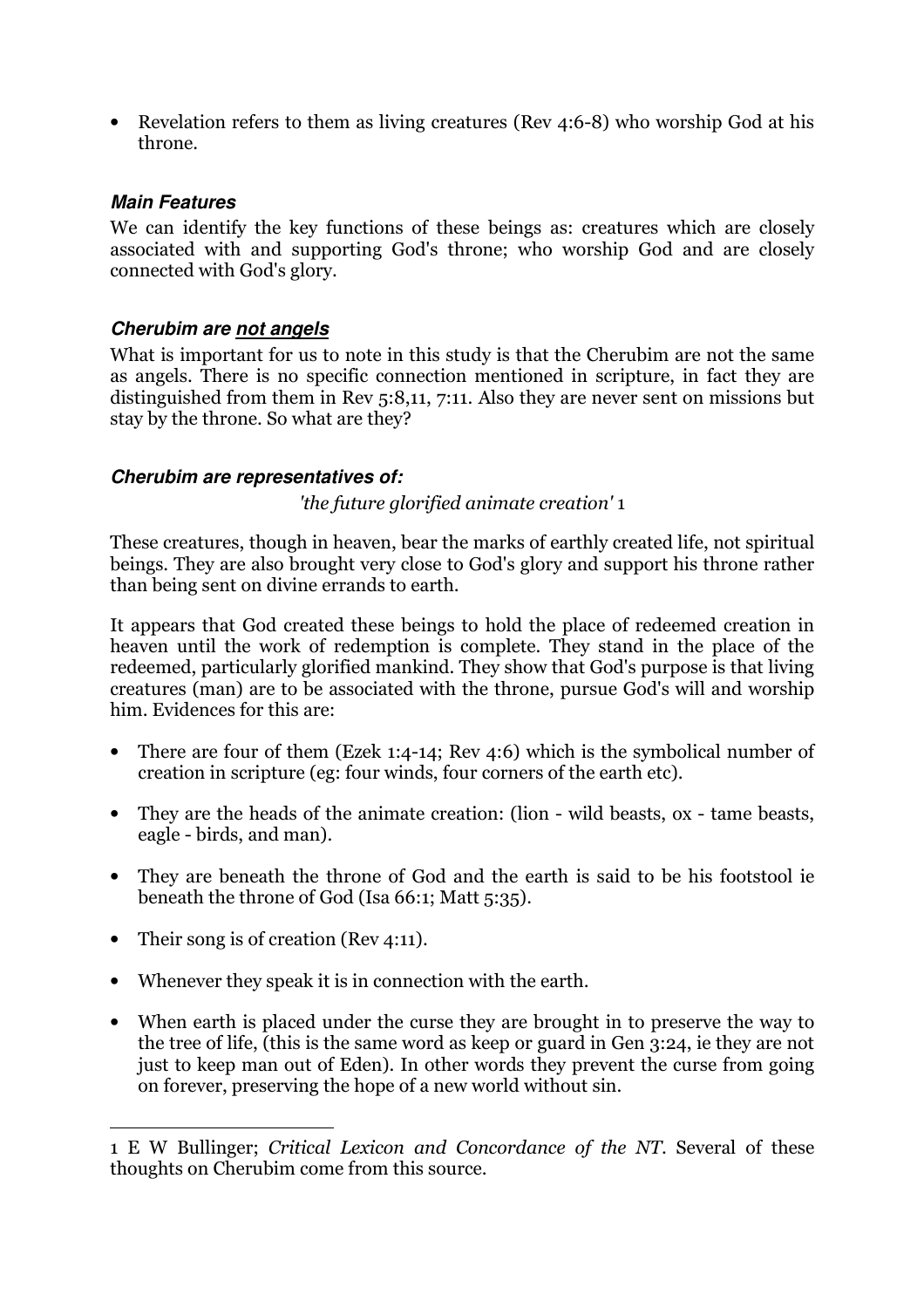• Images of them in the tabernacle show the connection with the blood and redemption (eg being part of the same gold piece of the mercy seat).

'Some hold that the Cherubim are real, personal creatures; others that they are ideal beings. The term "living creature" is applied to the same beings. They may be regarded as symbolical of the highest properties of creative life and typical of redeemed manhood.' (D A Reed, Outline of Fundamental Doctrines.)

[Seraphim may be the same as Cherubim or an order of angelic life they are only mentioned in Isa 6:2 and are said to say worship not sing.]

# SUNG PRAISE IS THE PRIVILEGE OF THE REDEEMED

The Bible shows that sung worship arises from those who are redeemed. Only those who have been brought into the family of God by the atonement of Christ are able to sing in praise to God. It is the faithful who exult in glory and sing for joy (Ps 149:5).

Exodus is the great book of deliverance, salvation and redemption. Here Moses sings  $(Ex 15):$ 

I will sing to the Lord for he has triumphed gloriously ... he has become my salvation. This is my God and I will praise him ... thou hast led in thy steadfast love, the people whom thou hast redeemed.

Redemption results in a song. In fact in Rev 15 we see this song of Moses repeated. The elect people of God, after conquering the beast, sing of redemption.

## ANGELS ARE NEVER SAID TO SING PRAISE IN SCRIPTURE

There is no reference to an angel or angels singing at all. Angels only ever say, speak, or cry in praise.

- Paul refers to angels speaking but not singing in 1 Cor 13:1, yet later speaks of men singing in the spirit in 1 Cor 14:15.
- Angels say or speak praise:

The voice of many angels ... saying with a loud voice, 'Worthy is the Lamb'. (Rev 5:11-12, Greek: lego = relate)

And one called to another and said: 'Holy, holy, holy is the Lord of hosts.' (Isa 6:3, Hebrew:  $amar = say$ )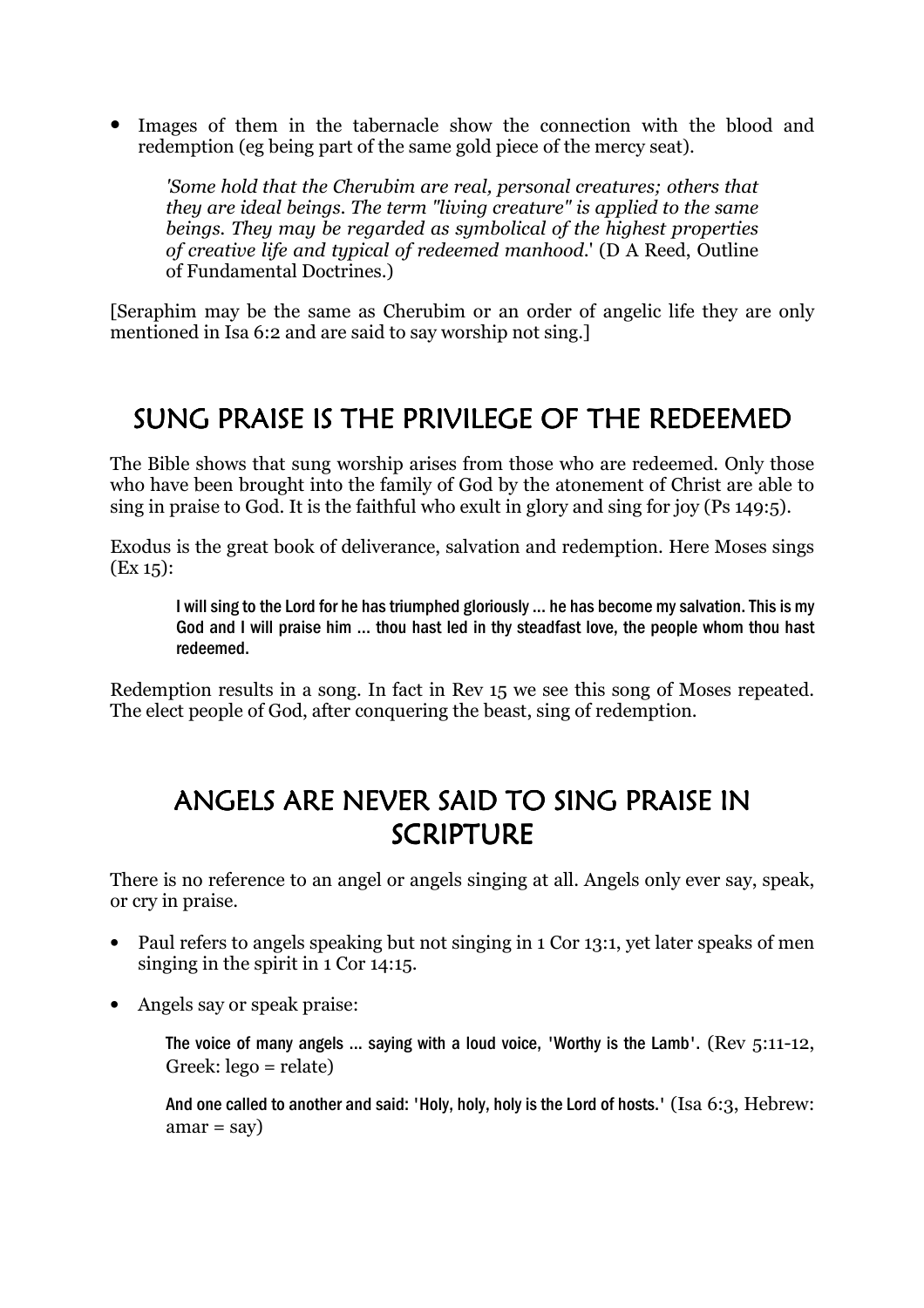Suddenly there was with the angel a multitude of the heavenly host praising God and saying, 'Glory to God in the highest'. (Lk 2:13-14, lego)

I heard what seemed to be the loud voice of a great multitude in heaven, crying, 'Hallelujah'. (lego)

Once more they cried, 'Hallelujah'. (ereo=speak)

Then I heard what seemed to be the voice of a great multitude, like the sound of many waters ... crying, 'Hallelujah'. (lego, Rev 19:1,3,6)

#### **What about the morning stars in Job 38:7?**

We must remember that this is poetic language. The reference is to the expression of God in creation put in poetic terms. The passage is about God creating the earth, so the natural, logical reading is that the stars glorified God at the time of creation. Why can't these morning stars just simply be morning stars, or be standing in for the whole heavenly creation? They cannot be angels anyway because angels are more obviously mentioned in the latter half of this verse described as sons of God. Notice that these do not sing but shout for joy.

## **CONCLUSION**

Angels do not usually manifest themselves to saints secretly but come with a message from God to strengthen his people. In the Old Testament, men of God perceived that the experience was angelic, there was no doubt (eg Jud 6:22;13:21).

After Pentecost, God doesn't usually speak to his children via angels since he lives in them by his Spirit. It is the Holy Spirit who brings the things of Christ to us not angels (Jn 16:14). In any case, we have seen that the Bible shows that angels do not sing, only those who are redeemed are able to sing their praise to God.

So just what is this sound that is masquerading as the songs of angels? If it involves supernatural working, and is not a fake of men, then it cannot be from God and can only be demonic. It is certainly not recommended to listen attentively to it.

> **Paul Fahy Copyright © 1996 Understanding Ministries**  http://www.understanding-ministries.com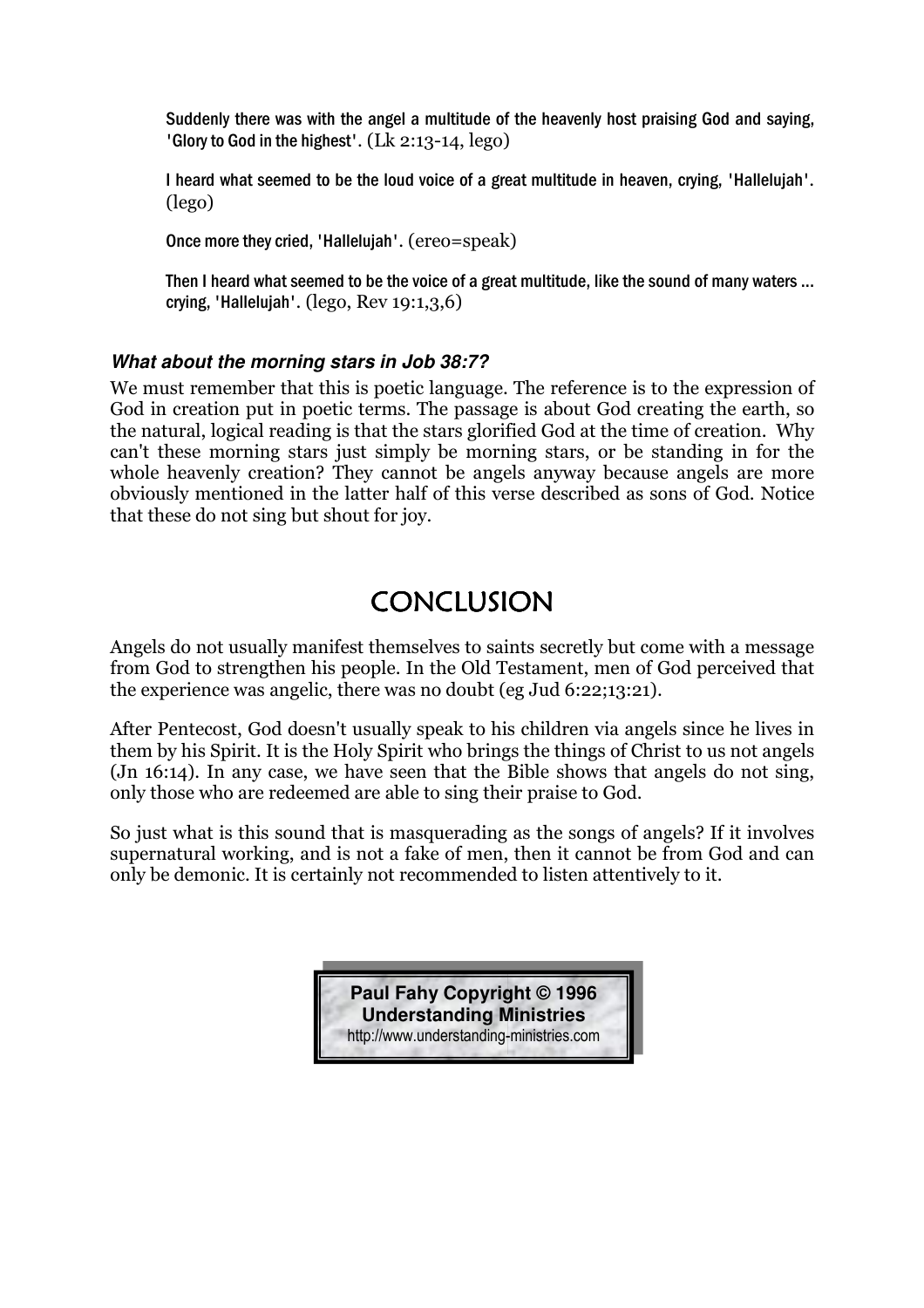### Postscript 2013

The rumours of angelic singing initially started with the widespread reports of this occurring at a Dales Bible Week in 1977. It turns out that this was wishful thinking; the sounds were engineers playing back the recordings of earlier singing in the Spirit, in the middle of the night, so that tapes were ready for sale the next day. See blog below.

#### **Pentecostal/Charismatic Post-It Notes**

http://pentecostalpostitnotes.blogspot.co.uk/2007/10/david-mansell-on-angelicappearances-at.html

David Mansell on Angelic Appearances at the Dales Bible Week 1977

"The same phenomenon (angelic singing) occurred at the Dales Bible Week in 1977. On several evenings after the meeting was over and the auditorium vacated and locked up for the night, heavenly singing was heard coming from the building at two or three o clock in the morning. This was not only reported by those on site; people living in the houses near the site complained about the singing in the early hours of the morning!

 During the same week there were several angelic appearances, particularly to the young. One six-year old boy lost in the crowd and anxiously awaited by his parents suddenly turned up full of smiles. When asked how he found his way, he replied 'Oh a nice ghost in a shiny coat showed me the way'.

 During a time of testimony another lad of six was asked what he enjoyed most about the Bible Week. He replied; "I liked it best when all the angels came and flew around the children's meeting playing their trumpets and praising God".

David Mansell - "A Radical Goal for Radical Christians" in "Revive Us Again!" edited by David Matthew - Harvestime (1990) - (pp101-102).

The Recordist said...

 "...after the meeting was over and the auditorium vacated and locked up for the night, heavenly singing was heard coming from the building at two or three o clock in the morning."

Yes that's right, or more to the point, reviewing and editing the music in the protakabin used as a recording control room sited next to the auditorium building.

There were a number of "singing-in-tongues" tracks which were often reviewed. At night sound travels, so you make up your own mind what was going on at 2am in the morning.

How do I know? Because I spent many thankless hours every night after the meetings reviewing the tapes in order to have on sale a music cassette. The Dales Bible Week (in association with Harvestime Publications, as it was known then) also had a very keen eye for business.